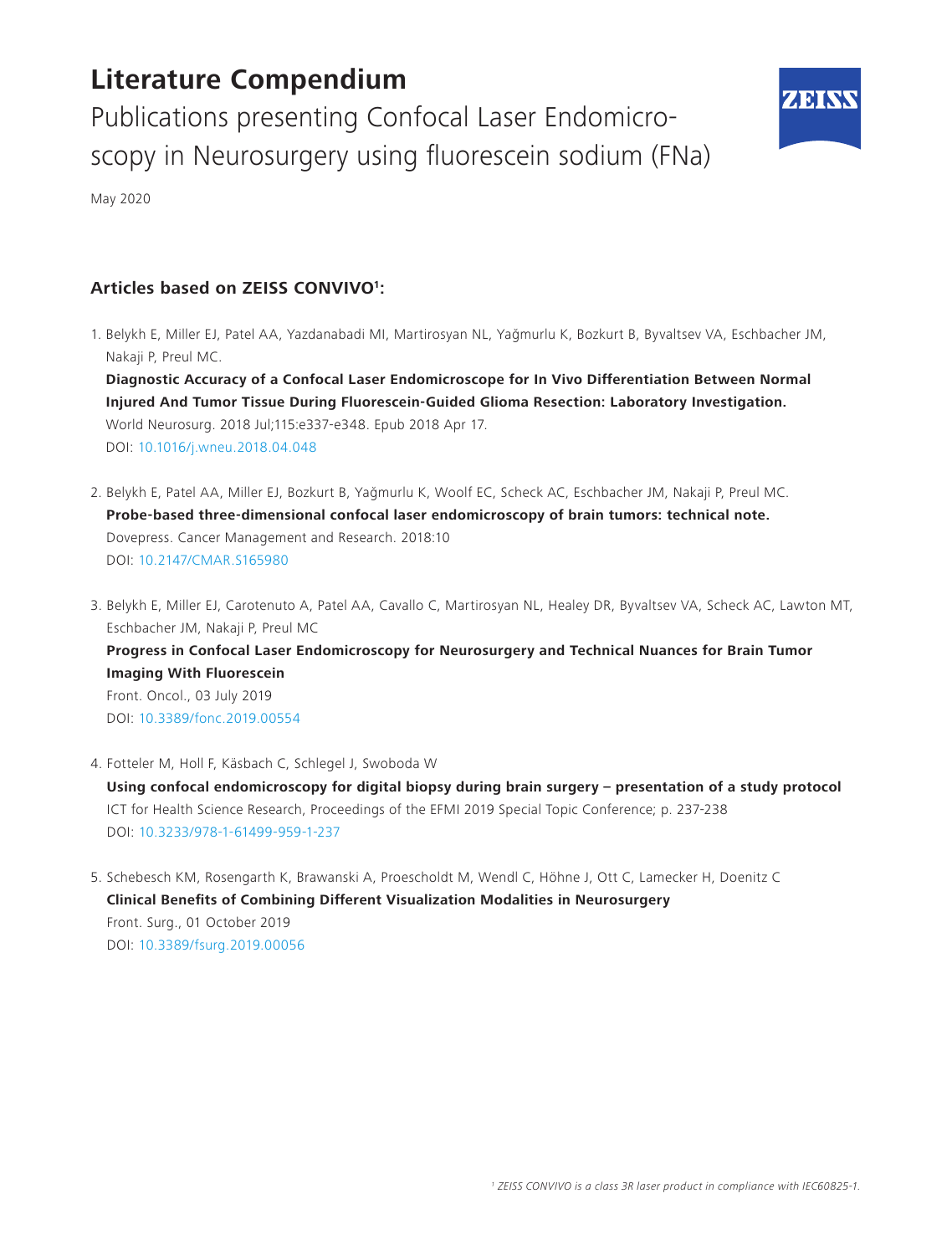### **Articles based on the ZEISS CONVIVO precursor "OptiScan FIVE1":**

- 1. Izadyyazdanabadi M, Belykh E, Mooney MA, Eschbacher JM, Nakaji P, Yang Y, Preul MC. **Prospects for Theranostics in Neurosurgical Imaging: Empowering Confocal Laser Endomicroscopy Diagnostics via Deep Learning.**  Front Oncol. 2018 Jul 3;8:240. DOI: [10.3389/fonc.2018.00240](https://www.frontiersin.org/articles/10.3389/fonc.2018.00240/full)
- 2. Martirosyan NL, Eschbacher JM, Kalani MYS, Turner JD, Belykh E, Spetzler RF, Nakaji P, Preul MC. **Prospective evaluation of the utility of intraoperative confocal microscopy in patients with brain neoplasms using fluorescein sodium: experience with 74 cases.** Neurosurg Focus Mar;40(3):E11 2016 DOI: [10.3171/2016.1.FOCUS15559](https://thejns.org/focus/view/journals/neurosurg-focus/40/3/article-pE11.xml)
- 3. Eschbacher JM, Martirosyan NL, Nakaji P, Sanai N, Preul MC, Smith KA, Coons SW, Spetzler RF. **In vivo intraoperative confocal microscopy for real-time histopathological imaging of brain tumors.** J Neurosurg. 2012 Apr;116(4):854-60 DOI: [10.3171/2011.12.JNS11696](https://thejns.org/view/journals/j-neurosurg/116/4/article-p854.xml)
- 4. Sanai N, Eschbacher JM, Hattendorf G, Coons SW, Preul MC, Smith KA, Nakaji P, Spetzler RF. **Intraoperative Confocal Microscopy for Brain Tumors: A Feasibility Analysis in Humans.** Neurosurgery. 2011 Jun;68(2 Suppl Operative):282-90. DOI: [10.1227/NEU.0b013e318212464e](https://academic.oup.com/ons/article/68/suppl_2/ons282/2408501)
- 5. Martirosyan NL, Georges J, Eschbacher JM, Cavalcanti DD, Elhadi AM, Abdelwahab MG, Scheck AC, Nakaji P, Spetzler RF, Preul MC.

**Potential application of a handheld confocal endomicroscope imaging system using a variety of fluorophores in experimental gliomas and normal brain.** Neurosurg Focus. 2014 Feb;36(2):E16

DOI: [10.3171/2013.11.FOCUS13486](https://thejns.org/focus/view/journals/neurosurg-focus/36/2/article-pE16.xml)

6. Peyre M, Clermont-Taranchon E, Stemmer-Rachamimov A, Kalamarides M. **Miniaturized handheld confocal microscopy identifies focal brain invasion in a mouse model of aggressive meningioma.** Brain Pathol. 2013 Jul;23(4):371-7 DOI: [10.1111/bpa.12039](https://doi.org/10.1111/bpa.12039)

7. Sankar T, Delaney PM, Ryan RW, Eschbacher JM, Abdelwahab M, Nakaji P, Coons SW, Scheck AC, Smith KA, Spetzler RF, Preul MC.

#### **Miniaturized handheld confocal microscopy for neurosurgery: results in an experimental glioblastoma model.**

Neurosurgery. 2010 Feb;66(2):410-7; discussion 417-8 DOI: [10.1227/01.NEU.0000365772.66324.6F](https://academic.oup.com/neurosurgery/article-abstract/66/2/410/2556014?redirectedFrom=fulltexthttp://)